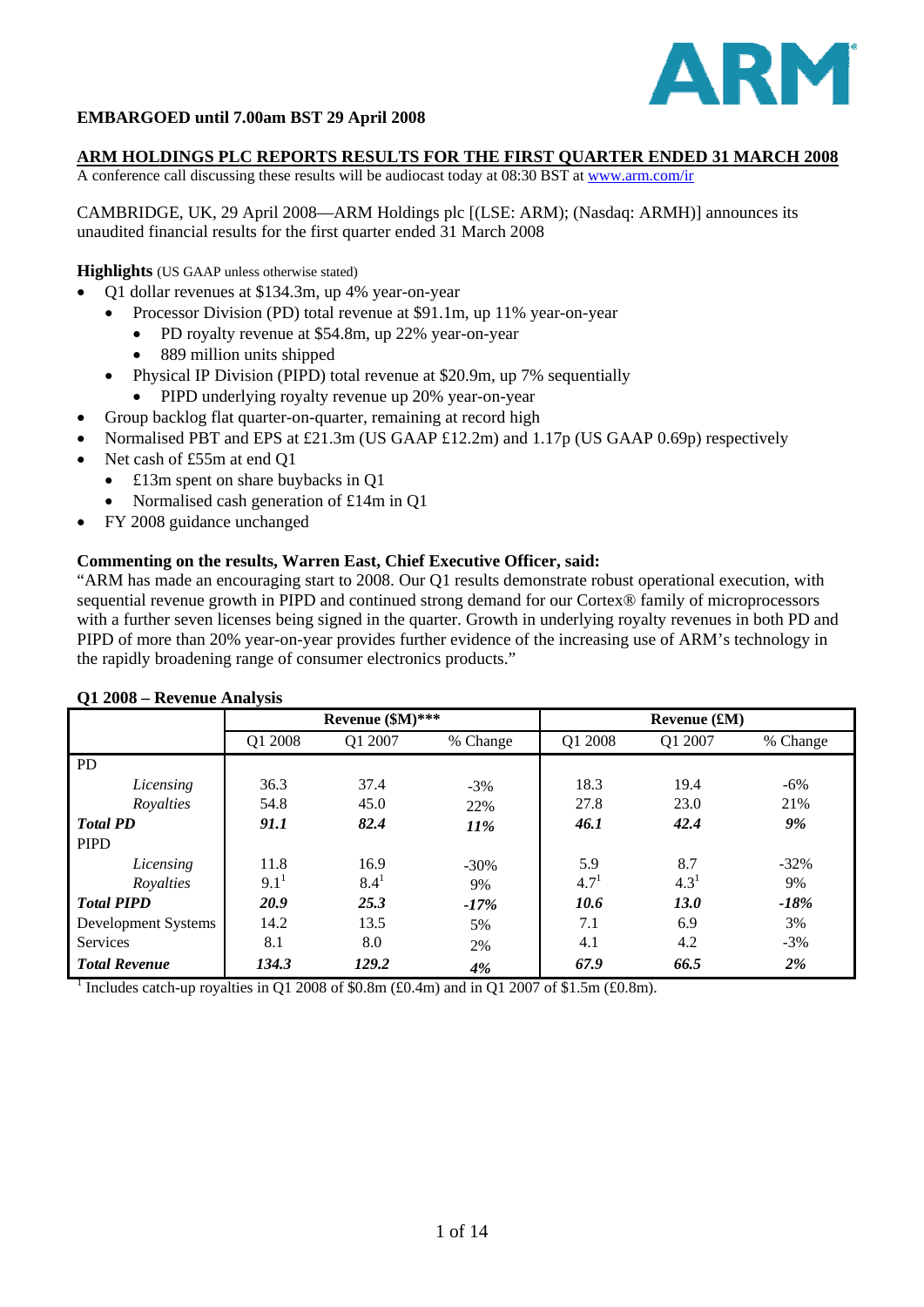#### **Q1 2008 – Financial Summary**

|                                   |                   | Normalised* |          |          | <b>US GAAP</b> |
|-----------------------------------|-------------------|-------------|----------|----------|----------------|
| £M                                | <b>O1 2008</b>    | O1 2007     | % Change | Q1 2008  | Q1 2007        |
| <b>Revenue</b>                    | 67.9 <sup>1</sup> | 66.5        | 2%       | 67.9     | 66.5           |
| Income before income tax          | 21.3              | 21.6        | $-1\%$   | 12.2     | 12.7           |
| <b>Operating margin</b>           | 30.6%             | 30.3%       |          | $17.2\%$ | 16.9%          |
| Earnings per share (pence)        | 1.17              | 1.14        | 3%       | 0.69     | 0.70           |
| Net cash generation**             | 13.7              | 15.6        |          |          |                |
| Effective fx rate $(\frac{1}{2})$ | 1.98              | 1.94        |          |          |                |

<sup>1</sup> Equivalent to £69.1m at Q1 2007 effective \$/£ rate

# **Current trading and prospects**

ARM has made an encouraging start to 2008 with sequential revenue growth in PIPD and positive momentum in both PD and PIPD royalty revenues.

We remain cautious in the short term given the uncertainty in both the semiconductor industry and the wider macroeconomic environment. Against this backdrop and given the potential impact of industry seasonality on royalty revenues, total dollar revenues in Q2 are unlikely to be higher than Q1. However, consistent with our guidance in February, assuming no marked deterioration in the trading environment, we continue to expect to increase dollar revenues in FY 2008 by at least the growth rate achieved in 2007.

#### **CONTACTS:**

Fiona Laffan/Pavla Shaw Tim Score/Ian Thornton Brunswick ARM Holdings plc +44 (0)207 404 5959 +44 (0)1628 427800

\* Normalised figures are based on US GAAP, adjusted for acquisition-related, share-based remuneration and restructuring charges. For reconciliation of GAAP measures to normalised non-GAAP measures detailed in this document, see notes 6.1 to 6.21.

\*\* Before dividends and share buybacks, net cash flows from share option exercises and acquisition consideration - see notes 6.12 to 6.15.

\*\*\* Dollar revenues are based on the group's actual dollar invoicing, where applicable, and using the rate of exchange applicable on the date of the transaction for invoicing in currencies other than dollars. Approximately 95% of invoicing is in dollars. \*\*\*\* Each American Depositary Share (ADS) represents three shares.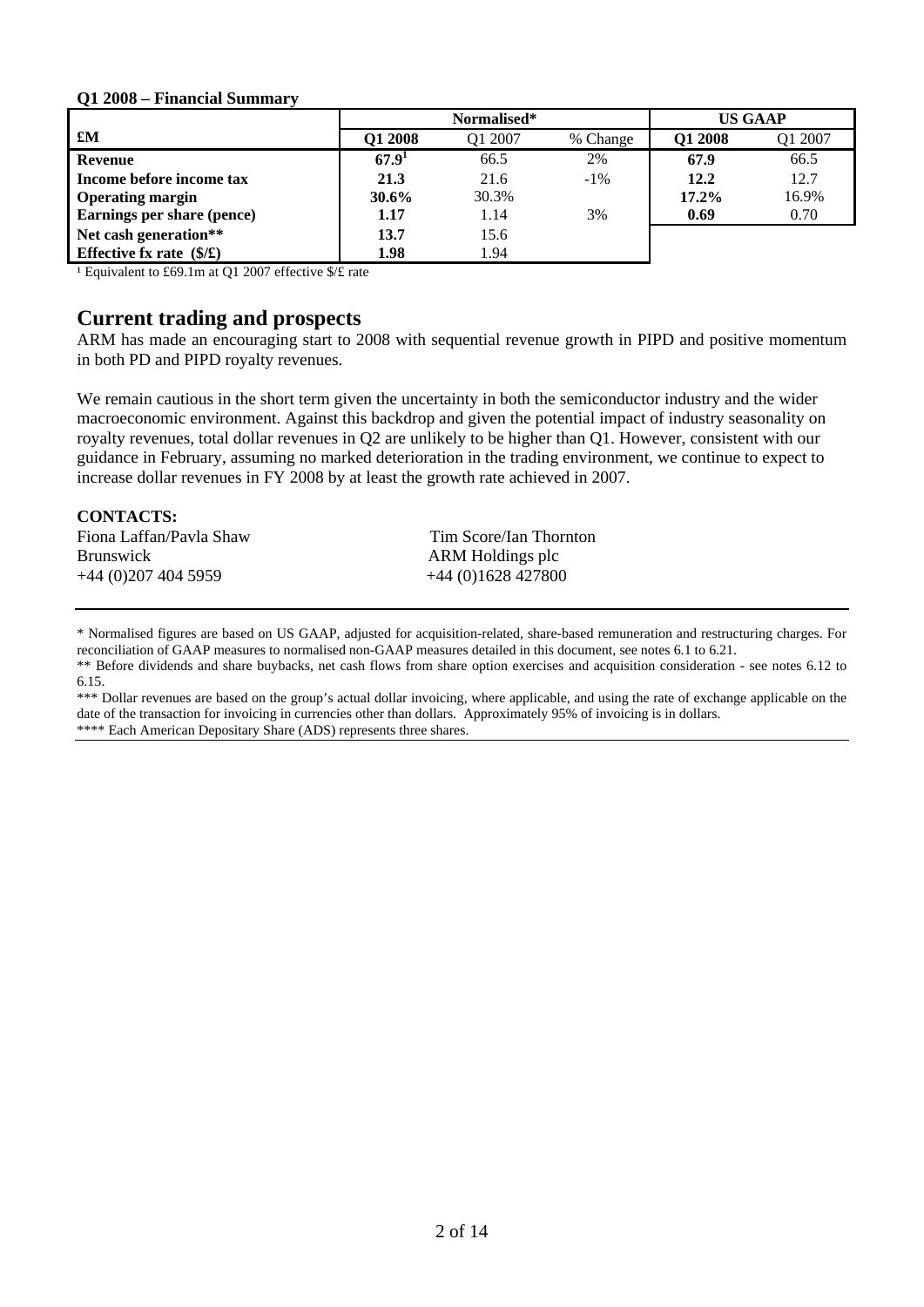# **Financial review**

(US GAAP unless otherwise stated)

# **Total revenues**

Total dollar revenues in Q1 2008 were \$134.3 million, up 4% versus Q1 2007. Sterling revenues of £67.9 million were up 2% year-on-year after a 2% weakening of the dollar against sterling (ARM's effective rate of \$1.98 in Q1 2008 compared to \$1.94 in Q1 2007). At the Q1 2007 effective rate, Q1 2008 sterling revenues would have been £69.1 million.

## **License revenues**

Total dollar license revenues in Q1 2008 fell by 12% to \$48.1 million, representing 36% of group revenues, compared to \$54.3 million in Q1 2007. License revenues comprised \$36.3 million from PD and \$11.8 million from PIPD.

# **Royalty revenues**

Total dollar royalty revenues in Q1 2008 grew by 20% to \$63.9 million, representing 47% of group revenues, compared to \$53.4 million in Q1 2007. Royalty revenues comprised \$54.8 million from PD and \$9.1 million from PIPD.

Against the backdrop of growth in more sophisticated mobile phones, underlying PD royalties grew 12% sequentially and 22% compared to Q1 2007.

Total PIPD royalties grew 9% to \$9.1 million including \$0.8 million of catch-up royalties. Underlying royalties were up by 20% year-on-year.

# **Development Systems and Service revenues**

Sales of development systems in Q1 2008 were \$14.2 million, representing 11% of group revenues, compared to \$13.5 million in Q1 2007. Service revenues in Q1 2008 were \$8.1 million, representing 6% of group revenues, compared to \$8.0 million in Q1 2007.

# **Gross margins**

Gross margins in Q1 2008, excluding the FAS123(R) charge of £0.3 million (see below), were 88.8% compared to 89.4% in Q4 2007 and 89.5% in Q1 2007. The lower gross margin in Q1 2008 is due primarily to the higher revenue contribution from technology which includes payments to collaborative partners recorded as a cost of sale.

# **Operating expenses and operating margin**

Total operating expenses in Q1 2008 were £48.4 million (Q1 2007: £48.0 million) including amortisation of intangible assets and other acquisition-related charges of £4.5 million (O1 2007: £5.1 million), £3.6 million (O1 2007: £3.6 million) in relation to the fair value of share-based remuneration and related payroll taxes and restructuring charges of £0.7 million (Q1 2007: nil). Total share-based remuneration and related payroll tax charges of £3.9 million in Q1 2008 were included within cost of revenues (£0.3 million), research and development (£2.6 million), sales and marketing (£0.5 million) and general and administrative (£0.5 million). Normalised income statements for Q1 2008 and Q1 2007 are included in notes 6.20 and 6.21 below which reconcile US GAAP to the normalised non-GAAP measures referred to in this earnings release.

Operating expenses (excluding acquisition-related, share-based remuneration and restructuring charges) in Q1 2008 were £39.5 million compared to £39.3 million in Q1 2007 and £37.2 million in Q4 2007. The sequential increase in operating expenses from Q4 2007 to Q1 2008 is due primarily to salary inflation effective from the beginning of the year, the quarterly phasing profile of certain vacation pay and sabbatical accruals and a negative quarter-on-quarter foreign exchange impact on opex. Cost management remains a key focus with opex in the remaining quarters of 2008 expected to be lower than the Q1 level, subject to the potential negative impact on opex arising from movements in exchange rates.

Normalised research and development expenses were £16.3 million in Q1 2008, representing 24% of revenues, compared to £15.1 million in Q4 2007 and £16.6 million in Q1 2007. Normalised sales and marketing costs in Q1 2008 were £11.0 million, being 16% of revenues, compared to £11.1 million in Q4 2007 and £11.1 million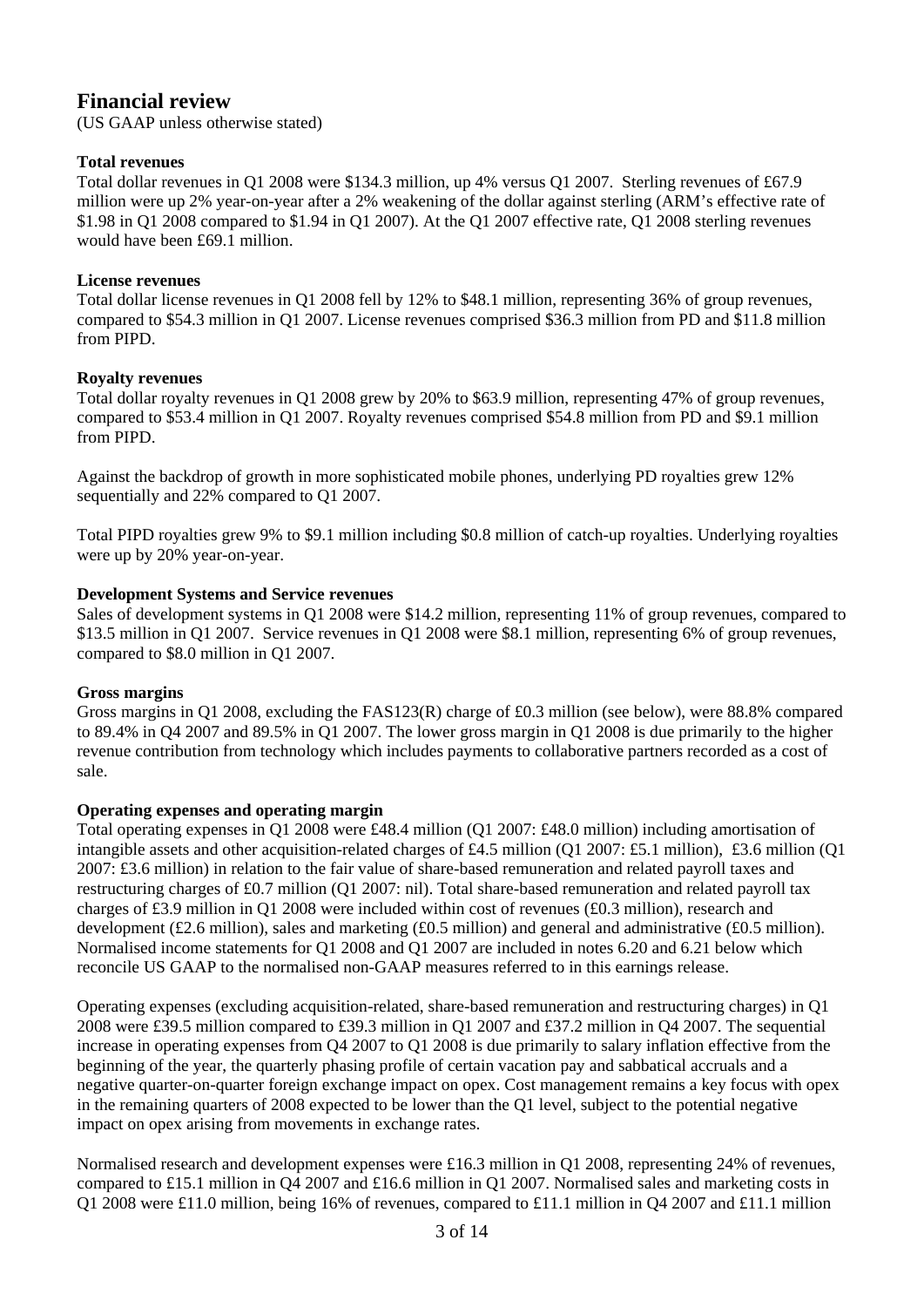in Q1 2007. Normalised general and administrative expenses in Q1 2008 were £12.2 million, representing 18% of revenues, compared to £11.1 million in Q4 2007 and £11.6 million in Q1 2007.

Normalised operating margin in Q1 2008 was 30.6% <sup>(6.1)</sup> compared to 31.5% <sup>(6.2)</sup> in Q4 2007 and 30.3% <sup>(6.3)</sup> in Q1 2007. Operating margins in Q1 2008 were slightly ahead of Q1 2007 despite the weakening of the US dollar against sterling.

## **Earnings and taxation**

Income before income tax in Q1 2008 was £12.2 million compared to £12.7 million in Q1 2007. After adjusting for acquisition-related, share-based remuneration and restructuring charges, normalised income before income tax in Q1 2008 was £21.3 million <sup>(6.5)</sup> compared to £21.6 million  $\frac{(6.7)}{10.01}$  in Q1 2007. The group's effective tax rate under US GAAP in Q1 2008 was 27% (Q1 2007: 25%) reflecting the availability of research and development tax credits and a reduction in the benefits arising from the structuring of the Artisan® acquisition.

In Q1 2008, fully diluted earnings per share prepared under US GAAP were 0.7 pence (4.1 cents per ADS\*\*\*\*) compared to earnings per share of 0.7 pence (4.1 cents per ADS\*\*\*\*) in Q1 2007. Normalised fully diluted earnings per share in Q1 2008 were 1.17 pence  $^{(6.16)}$  per share (7.0 cents per ADS\*\*\*\*) compared to 1.14 pence  $(6.18)$  (6.7 cents per ADS\*\*\*\*) in Q1 2007.

## **Balance sheet**

Intangible assets at 31 March 2008 were £380.4 million, comprising goodwill of £345.2 million and other intangible assets of £35.2 million, compared to £344.7 million and £39.4 million respectively at 31 December 2007.

Total accounts receivable were £72.0 million at 31 March 2008, comprising £53.9 million of trade receivables and £18.1 million of amounts recoverable on contracts, compared to £68.2 million at 31 December 2007, comprising £43.7 million of trade receivables and £24.5 million of amounts recoverable on contracts. Days sales outstanding (DSOs) were 52 at 31 March 2008 compared to 49 at 31 December 2007 and 41 at 31 March 2007. Having been temporarily higher at the end of Q1 2008, DSOs are now back to more typical levels following strong cash receipts in April.

#### **Cash flow and share buyback programme**

Net cash at 31 March 2008 was  $\overline{255.2}$  million  $^{(6.9)}$  compared to £51.3 million  $^{(6.10)}$  at 31 December 2007. Normalised free cash flow in Q1 2008 was £13.7 million  $(6.12)$ .

During the quarter, £13.0 million of cash was returned to shareholders through the purchase of 15 million shares. It is anticipated that the buyback programme will resume after the announcement of these results.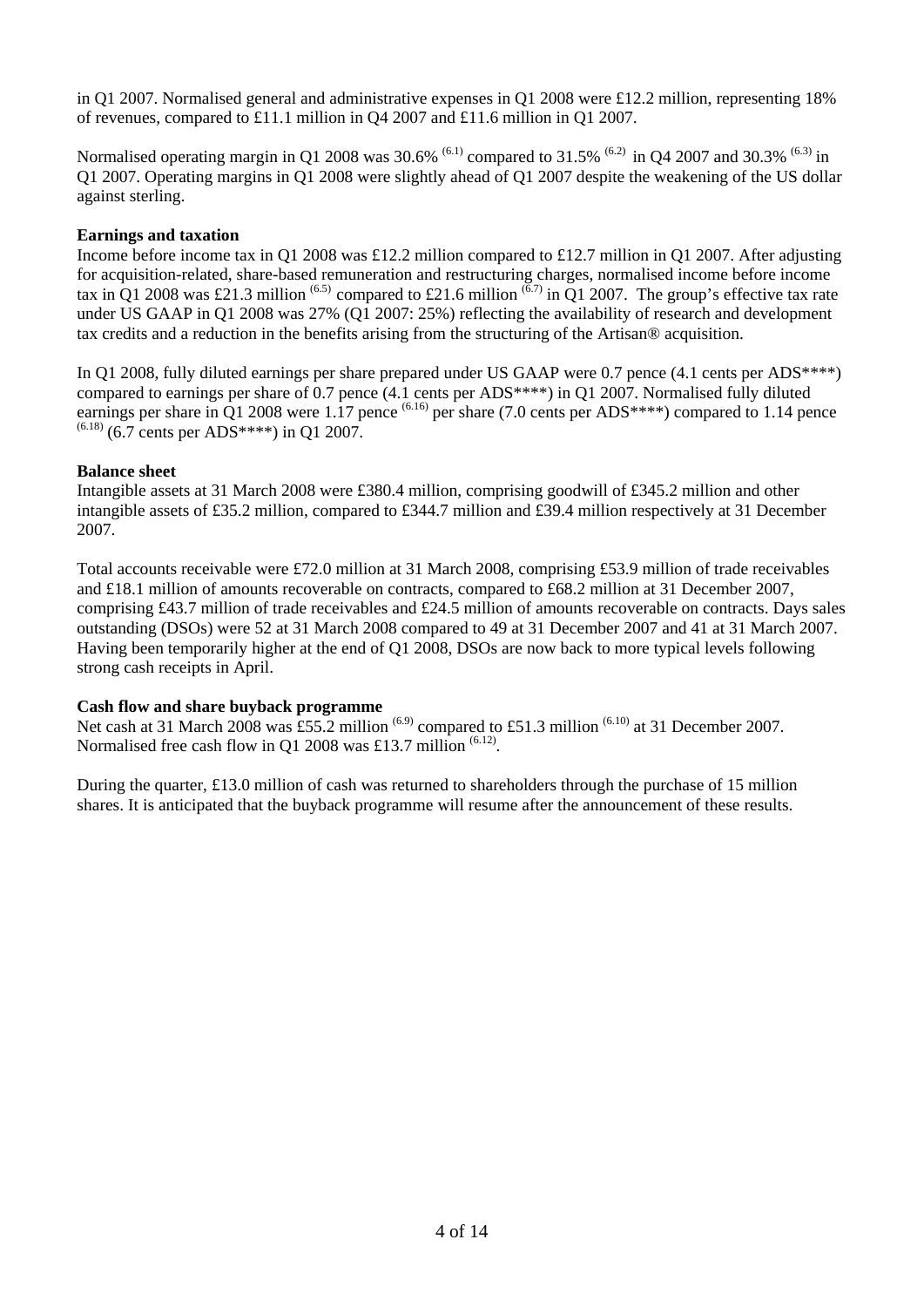# **Operating review**

# **Backlog**

Group order backlog at the end of Q1 2008 remained at the record high level that was achieved in Q4 2007 and was up more than 20% on the level at the end of Q1 2007.

# **PD licensing**

Fifteen processor licenses were signed in Q1 across the entire range of processor technology. Seven Cortex licenses were signed, including one further license for our newest microprocessor, the Cortex-A9 core. Interest in ARM's 3D Mali™ graphics technology continued to develop, with Broadcom taking a license in the quarter, further demonstrating ARM's success in selling specialist processor technologies beyond the traditional ARM® microprocessors.

|              |   | ັ<br>Multi-use | $\cdot$ | Term |   | Per-use |   |   | <b>Cumulative</b> |              |              |
|--------------|---|----------------|---------|------|---|---------|---|---|-------------------|--------------|--------------|
|              | U | D              | N       | U    | D | N       | U | D | N                 | <b>Total</b> | <b>Total</b> |
| ARM7         | 1 |                |         |      |   |         |   |   |                   | 1            | 154          |
| ARM9         |   |                | 1       | 1    |   | 1       |   |   | 1                 | 4            | 243          |
| <b>ARM11</b> | 1 |                |         |      |   |         |   |   |                   | 1            | 65           |
| Cortex-M3    |   |                | 2       |      | 1 |         |   |   |                   | 4            | 18           |
| Cortex-R4    |   | 1              |         |      |   |         |   |   |                   | 1            | 11           |
| Cortex-A8    | 1 |                |         |      |   |         |   |   |                   | 1            | 10           |
| Cortex-A9    |   |                |         |      |   |         |   |   |                   | 1            | $\sqrt{5}$   |
| Mali         |   |                |         |      |   | 1       |   |   |                   | 1            | 6            |
| <b>Other</b> |   |                |         |      |   |         |   |   |                   |              | 30           |
|              |   |                |         |      |   |         |   |   | <b>Total</b>      | 15           | 542          |

**Q1 2008 PD Licensing Analysis – 542 cumulative processor licenses** 

# **U:Upgrade D:Derivative N:New**

# **PD royalties**

PD unit shipments grew strongly in Q4 2007 (our partners report royalties one quarter in arrears) buoyed by growth in smartphones, audio players and other consumer electronics. Reported processor unit shipments were 889 million, up 7% sequentially and up 23% compared to Q1 2007. The ARM11™ family achieved 80% sequential growth and now represents approximately 3% of all units shipped. Shipments of new Cortex-based devices gathered pace with more than a quarter of a million units being shipped in a quarter for the first time. The ARM7™ and ARM9™ families now represent 57% and 40% of total shipments respectively. Not only does this demonstrate the longevity of ARM technology but it also underscores the material additional value to be derived from the significant license sales of ARM11 and later technology that have already been made.

The proportion of total units shipped in mobile devices grew to 70%, up from 67% in the previous quarter. The cause of this shift was a significant increase in the proportion of smartphones shipped during the Christmas season which contain more ARM technology per phone than less feature-rich devices. For the quarter, an ARM technology-based mobile phone contained an average of 1.7 ARM microprocessors. As smartphones typically use more sophisticated semiconductor devices with higher average selling prices per chip and as ARM's royalties are typically based on a percentage of the selling price of the semiconductor chip, the overall average royalty per ARM microprocessor increased from 5.9c in Q4 2007 to 6.2c in Q1 2008.

In Q1 2008, shipments in ARM-based chips in embedded devices continued to grow compared to the previous quarter. Microcontrollers continued to grow, up 55% compared with Q1 2007, and ARM powered smartcards, used in secure identity cards, credit cards and SIM cards grew 25% sequentially to 30m units. The contribution from units shipped in home and enterprise was flat with growth in units shipped in digital TV being offset by falls in digital still cameras.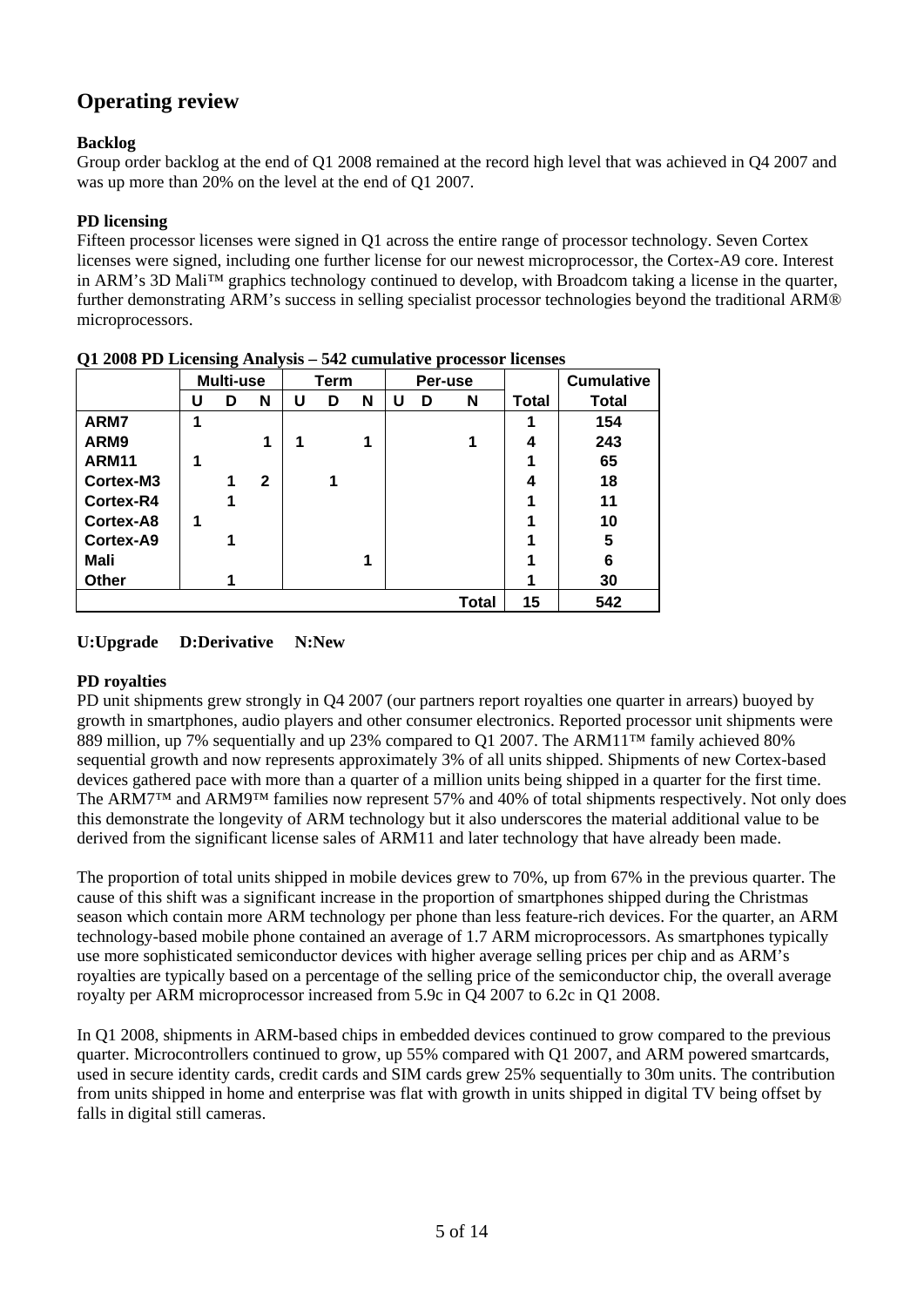# **PIPD licensing**

PIPD license revenue increased sequentially to \$11.8 million in Q1 from \$10.8 million in Q4 2007. Thirteen physical IP licenses were signed in the quarter for products across the technology portfolio, including two further licenses with top ten semiconductor companies. The attractiveness of ARM's combined processor and physical IP offer was illustrated again in Q1 with additional business being signed which included technology from both divisions.

In February, we described how the PIPD business is transitioning from the technology catch-up phase which has been a key strategic focus since the acquisition of Artisan, to a more business-as-usual state for the development of leading-edge technology. In order to facilitate this transition, a reorganization of the business was undertaken in Q1 which included the creation of dedicated design centres to align better the skill sets of each centre with the challenges of customer centric development of leading-edge technology. This alignment included the elimination of 30 positions from our US operation in the quarter resulting in a restructuring charge of £0.7 million.

Also in Q1, we have strengthened PIPD's ability to capitalise on the longer-term growth opportunity by investing both in key engineering and commercial management and in the infrastructure to improve internal processes to drive increased productivity and improved product delivery to customers. We have increased the breadth of our product offering through the addition of products available via our web channel and achieved significant milestones in the delivery of advanced technology to tier-1 customers.

|                                | <b>Process Node</b> |              |
|--------------------------------|---------------------|--------------|
|                                | (nm)                | <b>Total</b> |
| <b>Platform Licenses</b>       |                     |              |
| <b>Metro</b>                   | 180/130             | 2            |
| <i><b>Advantage</b></i>        | 65                  | 1            |
| <b>Standard Cell Libraries</b> |                     |              |
| <i><b>Advantage</b></i>        | 65/90               | 3            |
| <b>Metro</b>                   | 180                 | 1            |
| <b>Memory Compilers</b>        |                     |              |
| <b>Advantage</b>               | 90                  |              |
| <b>Velocity PHYs</b>           | 90/65               | 5            |
| <b>Ouarter Total</b>           | 13                  |              |
| <b>Cumulative Total</b>        |                     | 363          |

## **Q1 2008 PIPD Licensing Analysis - 363 cumulative physical IP licenses**

# **PIPD royalties**

PIPD royalties in Q1 2008 were \$9.1 million, up 4% from \$8.7 million in Q4 2007 and up 9% from \$8.4 million in Q1 2007. Underlying royalties for PIPD were \$8.3 million up 20% year-on-year. Sequentially, underlying royalties were broadly flat, representing market share gains given the 2.3% decline (source - Gartner Dataquest, January 2008) in foundry utilization rates during the corresponding period.

# **People**

At 31 March 2008, ARM had 1,707 full-time employees, a net reduction of 21 since the year end, following the restructuring activities in PIPD in the first quarter. At the end of Q1, the group had 659 employees based in the UK, 494 in the US, 188 in Continental Europe, 293 in India and 73 in the Asia Pacific region.

# **Change to ARM's NASDAQ ticker**

On 14 April 2008, ARM American Depositary Receipts (ADR) started trading on NASDAQ under the new ticker symbol "ARMH". This change makes ARM ADRs compatible with the new NASDAQ platform and better aligns ARM with other leading NASDAQ semiconductor companies such as BRCM, INTC, MRVL and QCOM. The 3:1 ratio between ARM ordinary shares and an American Depositary Share (ADS) remains unchanged.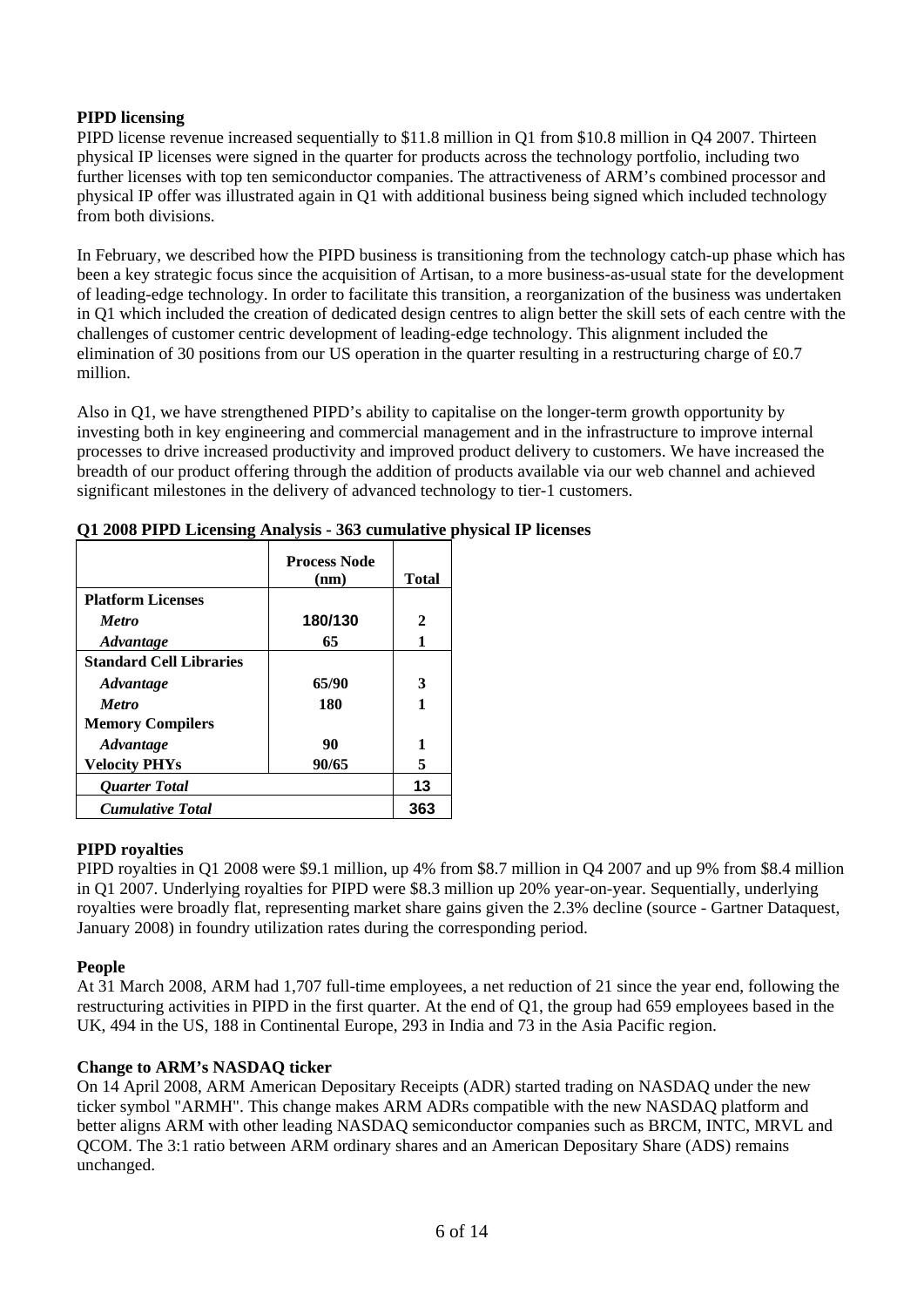# **Legal matters**

ARM is currently involved in ongoing litigation proceedings with Technology Properties Limited, Inc. Details are set out in the 2007 Annual Report on Form 20-F filed with the Securities and Exchange Commission on 7 April 2008. Based on independent legal advice, ARM does not expect any significant liability to arise in respect of these proceedings.

ARM had been involved in ongoing litigation proceedings with Nazomi Communications, Inc. The litigation has now been concluded with a ruling granted in ARM's favour.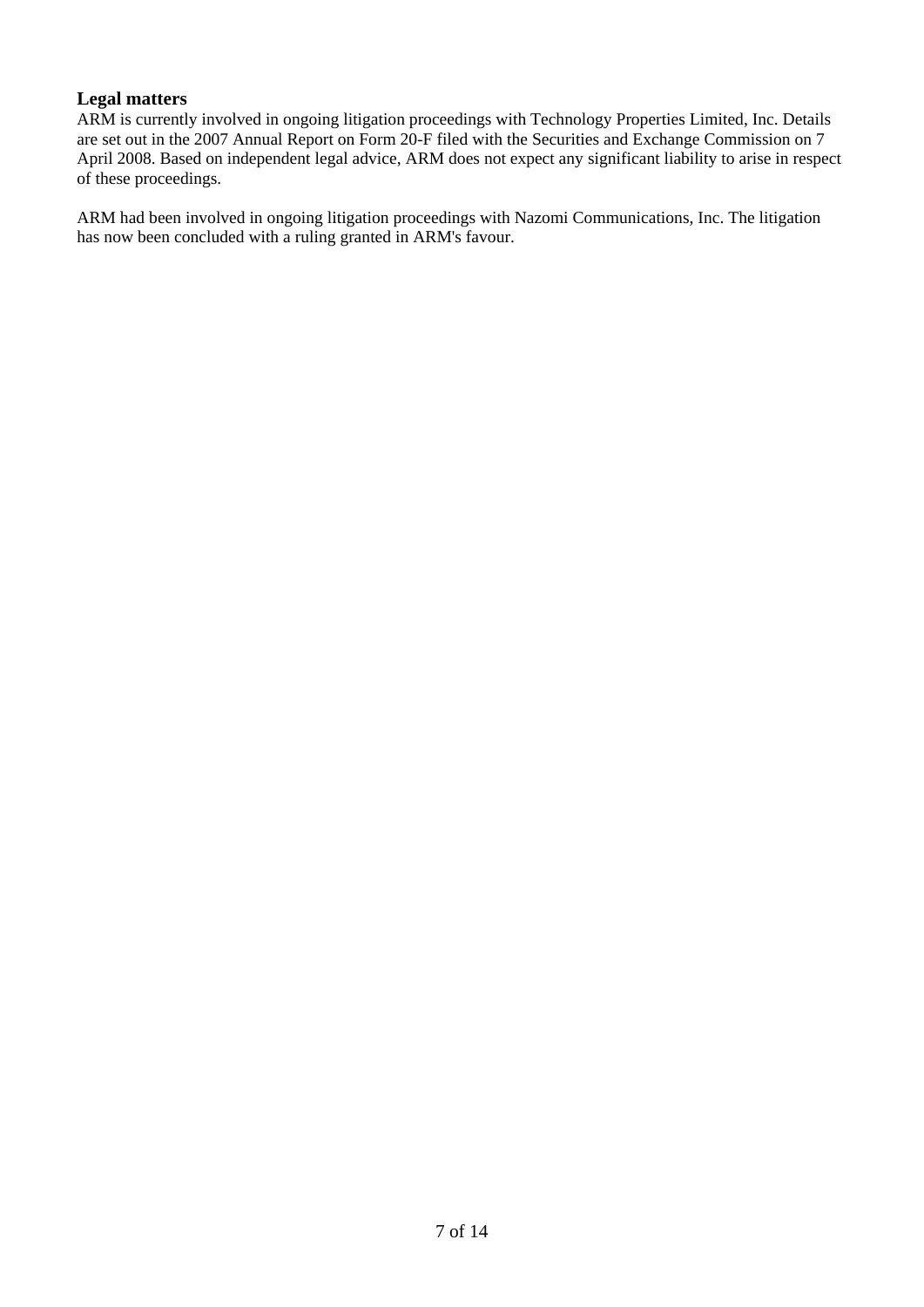## **ARM Holdings plc First Quarter Results – US GAAP**

| ended<br>ended<br>31 March<br>31 March<br>2008<br>2007<br><b>Unaudited</b><br><b>Unaudited</b><br>£'000<br>£'000<br><b>Revenues</b><br>63,817<br>62,300<br>Product revenues<br>4,071<br>4,192<br>Service revenues<br>67,888<br>66,492<br>Total revenues<br><b>Cost of revenues</b><br>Product costs<br>(5,800)<br>(5,638)<br>(2,040)<br>Service costs<br>(1,590)<br>(7, 840)<br>(7,228)<br>Total cost of revenues<br>60,048<br>59,264<br><b>Gross profit</b><br>Research and development<br>(18,966)<br>(18,997)<br>Sales and marketing<br>(11, 554)<br>(11,906)<br>General and administrative<br>(12,702)<br>(12, 462)<br>Restructuring costs<br>(718)<br>Amortization of intangibles purchased through<br>business combination<br>(4, 430)<br>(4,655)<br>(48,370)<br>(48,020)<br><b>Total operating expenses</b><br><b>Income from operations</b><br>11,678<br>11,244<br>571<br>Interest, net<br>1,457<br>12,249<br>12,701<br>Income before income tax<br>Provision for income taxes<br>(3,307)<br>(3,124)<br>9,577<br>Net income<br>8,942<br>Earnings per share (assuming dilution)<br>Shares outstanding ('000)<br>1,301,123<br>1,377,589<br>Earnings per share – pence<br>0.7<br>0.7<br>Earnings per ADS (assuming dilution)<br>ADSs outstanding ('000)<br>433,708<br>459,196<br>Earnings per ADS – cents<br>4.1<br>4.1 | Quarter | Quarter |
|------------------------------------------------------------------------------------------------------------------------------------------------------------------------------------------------------------------------------------------------------------------------------------------------------------------------------------------------------------------------------------------------------------------------------------------------------------------------------------------------------------------------------------------------------------------------------------------------------------------------------------------------------------------------------------------------------------------------------------------------------------------------------------------------------------------------------------------------------------------------------------------------------------------------------------------------------------------------------------------------------------------------------------------------------------------------------------------------------------------------------------------------------------------------------------------------------------------------------------------------------------------------------------------------------------------------------|---------|---------|
|                                                                                                                                                                                                                                                                                                                                                                                                                                                                                                                                                                                                                                                                                                                                                                                                                                                                                                                                                                                                                                                                                                                                                                                                                                                                                                                              |         |         |
|                                                                                                                                                                                                                                                                                                                                                                                                                                                                                                                                                                                                                                                                                                                                                                                                                                                                                                                                                                                                                                                                                                                                                                                                                                                                                                                              |         |         |
|                                                                                                                                                                                                                                                                                                                                                                                                                                                                                                                                                                                                                                                                                                                                                                                                                                                                                                                                                                                                                                                                                                                                                                                                                                                                                                                              |         |         |
|                                                                                                                                                                                                                                                                                                                                                                                                                                                                                                                                                                                                                                                                                                                                                                                                                                                                                                                                                                                                                                                                                                                                                                                                                                                                                                                              |         |         |
|                                                                                                                                                                                                                                                                                                                                                                                                                                                                                                                                                                                                                                                                                                                                                                                                                                                                                                                                                                                                                                                                                                                                                                                                                                                                                                                              |         |         |
|                                                                                                                                                                                                                                                                                                                                                                                                                                                                                                                                                                                                                                                                                                                                                                                                                                                                                                                                                                                                                                                                                                                                                                                                                                                                                                                              |         |         |
|                                                                                                                                                                                                                                                                                                                                                                                                                                                                                                                                                                                                                                                                                                                                                                                                                                                                                                                                                                                                                                                                                                                                                                                                                                                                                                                              |         |         |
|                                                                                                                                                                                                                                                                                                                                                                                                                                                                                                                                                                                                                                                                                                                                                                                                                                                                                                                                                                                                                                                                                                                                                                                                                                                                                                                              |         |         |
|                                                                                                                                                                                                                                                                                                                                                                                                                                                                                                                                                                                                                                                                                                                                                                                                                                                                                                                                                                                                                                                                                                                                                                                                                                                                                                                              |         |         |
|                                                                                                                                                                                                                                                                                                                                                                                                                                                                                                                                                                                                                                                                                                                                                                                                                                                                                                                                                                                                                                                                                                                                                                                                                                                                                                                              |         |         |
|                                                                                                                                                                                                                                                                                                                                                                                                                                                                                                                                                                                                                                                                                                                                                                                                                                                                                                                                                                                                                                                                                                                                                                                                                                                                                                                              |         |         |
|                                                                                                                                                                                                                                                                                                                                                                                                                                                                                                                                                                                                                                                                                                                                                                                                                                                                                                                                                                                                                                                                                                                                                                                                                                                                                                                              |         |         |
|                                                                                                                                                                                                                                                                                                                                                                                                                                                                                                                                                                                                                                                                                                                                                                                                                                                                                                                                                                                                                                                                                                                                                                                                                                                                                                                              |         |         |
|                                                                                                                                                                                                                                                                                                                                                                                                                                                                                                                                                                                                                                                                                                                                                                                                                                                                                                                                                                                                                                                                                                                                                                                                                                                                                                                              |         |         |
|                                                                                                                                                                                                                                                                                                                                                                                                                                                                                                                                                                                                                                                                                                                                                                                                                                                                                                                                                                                                                                                                                                                                                                                                                                                                                                                              |         |         |
|                                                                                                                                                                                                                                                                                                                                                                                                                                                                                                                                                                                                                                                                                                                                                                                                                                                                                                                                                                                                                                                                                                                                                                                                                                                                                                                              |         |         |
|                                                                                                                                                                                                                                                                                                                                                                                                                                                                                                                                                                                                                                                                                                                                                                                                                                                                                                                                                                                                                                                                                                                                                                                                                                                                                                                              |         |         |
|                                                                                                                                                                                                                                                                                                                                                                                                                                                                                                                                                                                                                                                                                                                                                                                                                                                                                                                                                                                                                                                                                                                                                                                                                                                                                                                              |         |         |
|                                                                                                                                                                                                                                                                                                                                                                                                                                                                                                                                                                                                                                                                                                                                                                                                                                                                                                                                                                                                                                                                                                                                                                                                                                                                                                                              |         |         |
|                                                                                                                                                                                                                                                                                                                                                                                                                                                                                                                                                                                                                                                                                                                                                                                                                                                                                                                                                                                                                                                                                                                                                                                                                                                                                                                              |         |         |
|                                                                                                                                                                                                                                                                                                                                                                                                                                                                                                                                                                                                                                                                                                                                                                                                                                                                                                                                                                                                                                                                                                                                                                                                                                                                                                                              |         |         |
|                                                                                                                                                                                                                                                                                                                                                                                                                                                                                                                                                                                                                                                                                                                                                                                                                                                                                                                                                                                                                                                                                                                                                                                                                                                                                                                              |         |         |
|                                                                                                                                                                                                                                                                                                                                                                                                                                                                                                                                                                                                                                                                                                                                                                                                                                                                                                                                                                                                                                                                                                                                                                                                                                                                                                                              |         |         |
|                                                                                                                                                                                                                                                                                                                                                                                                                                                                                                                                                                                                                                                                                                                                                                                                                                                                                                                                                                                                                                                                                                                                                                                                                                                                                                                              |         |         |
|                                                                                                                                                                                                                                                                                                                                                                                                                                                                                                                                                                                                                                                                                                                                                                                                                                                                                                                                                                                                                                                                                                                                                                                                                                                                                                                              |         |         |
|                                                                                                                                                                                                                                                                                                                                                                                                                                                                                                                                                                                                                                                                                                                                                                                                                                                                                                                                                                                                                                                                                                                                                                                                                                                                                                                              |         |         |
|                                                                                                                                                                                                                                                                                                                                                                                                                                                                                                                                                                                                                                                                                                                                                                                                                                                                                                                                                                                                                                                                                                                                                                                                                                                                                                                              |         |         |
|                                                                                                                                                                                                                                                                                                                                                                                                                                                                                                                                                                                                                                                                                                                                                                                                                                                                                                                                                                                                                                                                                                                                                                                                                                                                                                                              |         |         |
|                                                                                                                                                                                                                                                                                                                                                                                                                                                                                                                                                                                                                                                                                                                                                                                                                                                                                                                                                                                                                                                                                                                                                                                                                                                                                                                              |         |         |
|                                                                                                                                                                                                                                                                                                                                                                                                                                                                                                                                                                                                                                                                                                                                                                                                                                                                                                                                                                                                                                                                                                                                                                                                                                                                                                                              |         |         |
|                                                                                                                                                                                                                                                                                                                                                                                                                                                                                                                                                                                                                                                                                                                                                                                                                                                                                                                                                                                                                                                                                                                                                                                                                                                                                                                              |         |         |
|                                                                                                                                                                                                                                                                                                                                                                                                                                                                                                                                                                                                                                                                                                                                                                                                                                                                                                                                                                                                                                                                                                                                                                                                                                                                                                                              |         |         |
|                                                                                                                                                                                                                                                                                                                                                                                                                                                                                                                                                                                                                                                                                                                                                                                                                                                                                                                                                                                                                                                                                                                                                                                                                                                                                                                              |         |         |
|                                                                                                                                                                                                                                                                                                                                                                                                                                                                                                                                                                                                                                                                                                                                                                                                                                                                                                                                                                                                                                                                                                                                                                                                                                                                                                                              |         |         |
|                                                                                                                                                                                                                                                                                                                                                                                                                                                                                                                                                                                                                                                                                                                                                                                                                                                                                                                                                                                                                                                                                                                                                                                                                                                                                                                              |         |         |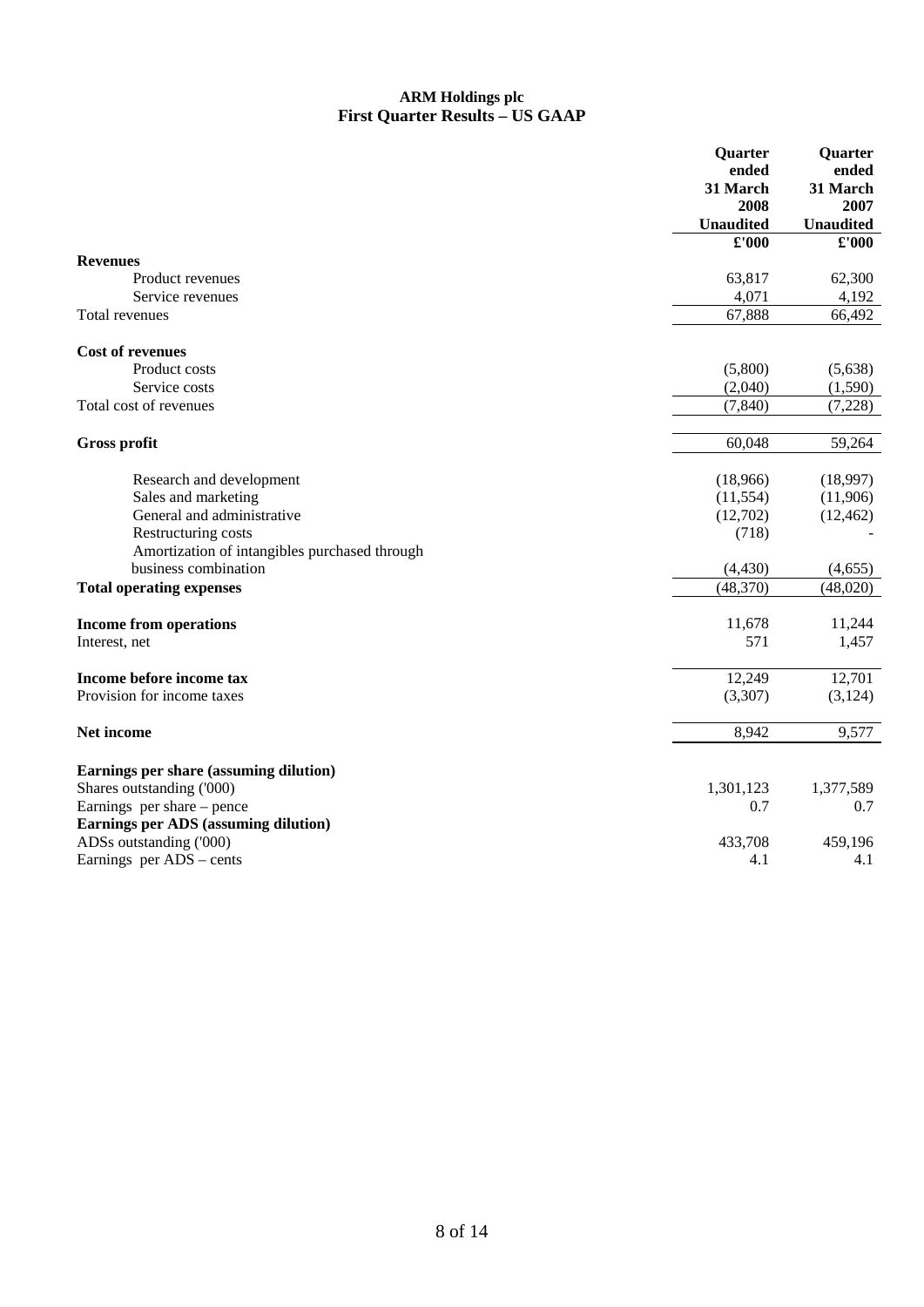# **ARM Holdings plc Consolidated balance sheet - US GAAP**

| 2008<br>2007<br><b>Unaudited</b><br><b>Audited</b><br>£'000<br>$\pmb{\pmb{\cdot} 000}$<br>Assets<br>Current assets:<br>Cash and cash equivalents<br>55,191<br>49,509<br>232<br>Short-term investments<br>36<br>Marketable securities<br>1,582<br>Accounts receivable, net of allowance of<br>£1,528,000 in 2008 and £1,504,000 in 2007<br>72,018<br>68,232<br>Inventory: finished goods<br>2,112<br>2,339<br>7,492<br>6,552<br>Income taxes receivable<br>15,578<br>13,089<br>Prepaid expenses and other assets<br>Investments<br>1,180<br>Total current assets<br>152,427<br>142,715<br>Deferred income taxes<br>11,309<br>11,139<br>2,492<br>Prepaid expenses and other assets<br>2,860<br>11,224<br>12,042<br>Property and equipment, net<br>Goodwill<br>345,192<br>344,663<br>39,375<br>Other intangible assets<br>35,188<br>3,701<br>Investments<br>3,701<br>561,363<br>Total assets<br>556,665<br>Liabilities and shareholders' equity<br>Accounts payable<br>2,468<br>2,230<br>8,306<br>3,704<br>Income taxes payable<br>1,777<br>Personnel taxes<br>1,751<br>Accrued liabilities<br>20,837<br>25,670<br>Deferred revenue<br>28,282<br>27,543<br>Total current liabilities<br>60,898<br>61,670<br>Deferred income taxes<br>1,346<br>2,027<br><b>Total liabilities</b><br>63,016<br>62,925<br><b>Shareholders' equity</b><br>672<br>672<br>Ordinary shares<br>Additional paid-in capital<br>371,876<br>367,680<br>(90,000)<br>Treasury stock, at cost<br>(91, 463)<br>Retained earnings<br>234,455<br>234,494<br>Accumulated other comprehensive income:<br>Unrealized holding loss on available-for-sale securities, net of tax<br>of £nil (2007: £85,000)<br>(68)<br>(214)<br>Cumulative translation adjustment<br>(17, 164)<br>(18, 853)<br>Total shareholders' equity<br>498,347<br>493,740<br>Total liabilities and shareholders' equity<br>556,665 | 31 March | 31 December |
|----------------------------------------------------------------------------------------------------------------------------------------------------------------------------------------------------------------------------------------------------------------------------------------------------------------------------------------------------------------------------------------------------------------------------------------------------------------------------------------------------------------------------------------------------------------------------------------------------------------------------------------------------------------------------------------------------------------------------------------------------------------------------------------------------------------------------------------------------------------------------------------------------------------------------------------------------------------------------------------------------------------------------------------------------------------------------------------------------------------------------------------------------------------------------------------------------------------------------------------------------------------------------------------------------------------------------------------------------------------------------------------------------------------------------------------------------------------------------------------------------------------------------------------------------------------------------------------------------------------------------------------------------------------------------------------------------------------------------------------------------------------------------------------------------------------------------------------------------------------|----------|-------------|
|                                                                                                                                                                                                                                                                                                                                                                                                                                                                                                                                                                                                                                                                                                                                                                                                                                                                                                                                                                                                                                                                                                                                                                                                                                                                                                                                                                                                                                                                                                                                                                                                                                                                                                                                                                                                                                                                |          |             |
|                                                                                                                                                                                                                                                                                                                                                                                                                                                                                                                                                                                                                                                                                                                                                                                                                                                                                                                                                                                                                                                                                                                                                                                                                                                                                                                                                                                                                                                                                                                                                                                                                                                                                                                                                                                                                                                                |          |             |
|                                                                                                                                                                                                                                                                                                                                                                                                                                                                                                                                                                                                                                                                                                                                                                                                                                                                                                                                                                                                                                                                                                                                                                                                                                                                                                                                                                                                                                                                                                                                                                                                                                                                                                                                                                                                                                                                |          |             |
|                                                                                                                                                                                                                                                                                                                                                                                                                                                                                                                                                                                                                                                                                                                                                                                                                                                                                                                                                                                                                                                                                                                                                                                                                                                                                                                                                                                                                                                                                                                                                                                                                                                                                                                                                                                                                                                                |          |             |
|                                                                                                                                                                                                                                                                                                                                                                                                                                                                                                                                                                                                                                                                                                                                                                                                                                                                                                                                                                                                                                                                                                                                                                                                                                                                                                                                                                                                                                                                                                                                                                                                                                                                                                                                                                                                                                                                |          |             |
|                                                                                                                                                                                                                                                                                                                                                                                                                                                                                                                                                                                                                                                                                                                                                                                                                                                                                                                                                                                                                                                                                                                                                                                                                                                                                                                                                                                                                                                                                                                                                                                                                                                                                                                                                                                                                                                                |          |             |
|                                                                                                                                                                                                                                                                                                                                                                                                                                                                                                                                                                                                                                                                                                                                                                                                                                                                                                                                                                                                                                                                                                                                                                                                                                                                                                                                                                                                                                                                                                                                                                                                                                                                                                                                                                                                                                                                |          |             |
|                                                                                                                                                                                                                                                                                                                                                                                                                                                                                                                                                                                                                                                                                                                                                                                                                                                                                                                                                                                                                                                                                                                                                                                                                                                                                                                                                                                                                                                                                                                                                                                                                                                                                                                                                                                                                                                                |          |             |
|                                                                                                                                                                                                                                                                                                                                                                                                                                                                                                                                                                                                                                                                                                                                                                                                                                                                                                                                                                                                                                                                                                                                                                                                                                                                                                                                                                                                                                                                                                                                                                                                                                                                                                                                                                                                                                                                |          |             |
|                                                                                                                                                                                                                                                                                                                                                                                                                                                                                                                                                                                                                                                                                                                                                                                                                                                                                                                                                                                                                                                                                                                                                                                                                                                                                                                                                                                                                                                                                                                                                                                                                                                                                                                                                                                                                                                                |          |             |
|                                                                                                                                                                                                                                                                                                                                                                                                                                                                                                                                                                                                                                                                                                                                                                                                                                                                                                                                                                                                                                                                                                                                                                                                                                                                                                                                                                                                                                                                                                                                                                                                                                                                                                                                                                                                                                                                |          |             |
|                                                                                                                                                                                                                                                                                                                                                                                                                                                                                                                                                                                                                                                                                                                                                                                                                                                                                                                                                                                                                                                                                                                                                                                                                                                                                                                                                                                                                                                                                                                                                                                                                                                                                                                                                                                                                                                                |          |             |
|                                                                                                                                                                                                                                                                                                                                                                                                                                                                                                                                                                                                                                                                                                                                                                                                                                                                                                                                                                                                                                                                                                                                                                                                                                                                                                                                                                                                                                                                                                                                                                                                                                                                                                                                                                                                                                                                |          |             |
|                                                                                                                                                                                                                                                                                                                                                                                                                                                                                                                                                                                                                                                                                                                                                                                                                                                                                                                                                                                                                                                                                                                                                                                                                                                                                                                                                                                                                                                                                                                                                                                                                                                                                                                                                                                                                                                                |          |             |
|                                                                                                                                                                                                                                                                                                                                                                                                                                                                                                                                                                                                                                                                                                                                                                                                                                                                                                                                                                                                                                                                                                                                                                                                                                                                                                                                                                                                                                                                                                                                                                                                                                                                                                                                                                                                                                                                |          |             |
|                                                                                                                                                                                                                                                                                                                                                                                                                                                                                                                                                                                                                                                                                                                                                                                                                                                                                                                                                                                                                                                                                                                                                                                                                                                                                                                                                                                                                                                                                                                                                                                                                                                                                                                                                                                                                                                                |          |             |
|                                                                                                                                                                                                                                                                                                                                                                                                                                                                                                                                                                                                                                                                                                                                                                                                                                                                                                                                                                                                                                                                                                                                                                                                                                                                                                                                                                                                                                                                                                                                                                                                                                                                                                                                                                                                                                                                |          |             |
|                                                                                                                                                                                                                                                                                                                                                                                                                                                                                                                                                                                                                                                                                                                                                                                                                                                                                                                                                                                                                                                                                                                                                                                                                                                                                                                                                                                                                                                                                                                                                                                                                                                                                                                                                                                                                                                                |          |             |
|                                                                                                                                                                                                                                                                                                                                                                                                                                                                                                                                                                                                                                                                                                                                                                                                                                                                                                                                                                                                                                                                                                                                                                                                                                                                                                                                                                                                                                                                                                                                                                                                                                                                                                                                                                                                                                                                |          |             |
|                                                                                                                                                                                                                                                                                                                                                                                                                                                                                                                                                                                                                                                                                                                                                                                                                                                                                                                                                                                                                                                                                                                                                                                                                                                                                                                                                                                                                                                                                                                                                                                                                                                                                                                                                                                                                                                                |          |             |
|                                                                                                                                                                                                                                                                                                                                                                                                                                                                                                                                                                                                                                                                                                                                                                                                                                                                                                                                                                                                                                                                                                                                                                                                                                                                                                                                                                                                                                                                                                                                                                                                                                                                                                                                                                                                                                                                |          |             |
|                                                                                                                                                                                                                                                                                                                                                                                                                                                                                                                                                                                                                                                                                                                                                                                                                                                                                                                                                                                                                                                                                                                                                                                                                                                                                                                                                                                                                                                                                                                                                                                                                                                                                                                                                                                                                                                                |          |             |
|                                                                                                                                                                                                                                                                                                                                                                                                                                                                                                                                                                                                                                                                                                                                                                                                                                                                                                                                                                                                                                                                                                                                                                                                                                                                                                                                                                                                                                                                                                                                                                                                                                                                                                                                                                                                                                                                |          |             |
|                                                                                                                                                                                                                                                                                                                                                                                                                                                                                                                                                                                                                                                                                                                                                                                                                                                                                                                                                                                                                                                                                                                                                                                                                                                                                                                                                                                                                                                                                                                                                                                                                                                                                                                                                                                                                                                                |          |             |
|                                                                                                                                                                                                                                                                                                                                                                                                                                                                                                                                                                                                                                                                                                                                                                                                                                                                                                                                                                                                                                                                                                                                                                                                                                                                                                                                                                                                                                                                                                                                                                                                                                                                                                                                                                                                                                                                |          |             |
|                                                                                                                                                                                                                                                                                                                                                                                                                                                                                                                                                                                                                                                                                                                                                                                                                                                                                                                                                                                                                                                                                                                                                                                                                                                                                                                                                                                                                                                                                                                                                                                                                                                                                                                                                                                                                                                                |          |             |
|                                                                                                                                                                                                                                                                                                                                                                                                                                                                                                                                                                                                                                                                                                                                                                                                                                                                                                                                                                                                                                                                                                                                                                                                                                                                                                                                                                                                                                                                                                                                                                                                                                                                                                                                                                                                                                                                |          |             |
|                                                                                                                                                                                                                                                                                                                                                                                                                                                                                                                                                                                                                                                                                                                                                                                                                                                                                                                                                                                                                                                                                                                                                                                                                                                                                                                                                                                                                                                                                                                                                                                                                                                                                                                                                                                                                                                                |          |             |
|                                                                                                                                                                                                                                                                                                                                                                                                                                                                                                                                                                                                                                                                                                                                                                                                                                                                                                                                                                                                                                                                                                                                                                                                                                                                                                                                                                                                                                                                                                                                                                                                                                                                                                                                                                                                                                                                |          |             |
|                                                                                                                                                                                                                                                                                                                                                                                                                                                                                                                                                                                                                                                                                                                                                                                                                                                                                                                                                                                                                                                                                                                                                                                                                                                                                                                                                                                                                                                                                                                                                                                                                                                                                                                                                                                                                                                                |          |             |
|                                                                                                                                                                                                                                                                                                                                                                                                                                                                                                                                                                                                                                                                                                                                                                                                                                                                                                                                                                                                                                                                                                                                                                                                                                                                                                                                                                                                                                                                                                                                                                                                                                                                                                                                                                                                                                                                |          |             |
|                                                                                                                                                                                                                                                                                                                                                                                                                                                                                                                                                                                                                                                                                                                                                                                                                                                                                                                                                                                                                                                                                                                                                                                                                                                                                                                                                                                                                                                                                                                                                                                                                                                                                                                                                                                                                                                                |          |             |
|                                                                                                                                                                                                                                                                                                                                                                                                                                                                                                                                                                                                                                                                                                                                                                                                                                                                                                                                                                                                                                                                                                                                                                                                                                                                                                                                                                                                                                                                                                                                                                                                                                                                                                                                                                                                                                                                |          |             |
|                                                                                                                                                                                                                                                                                                                                                                                                                                                                                                                                                                                                                                                                                                                                                                                                                                                                                                                                                                                                                                                                                                                                                                                                                                                                                                                                                                                                                                                                                                                                                                                                                                                                                                                                                                                                                                                                |          |             |
|                                                                                                                                                                                                                                                                                                                                                                                                                                                                                                                                                                                                                                                                                                                                                                                                                                                                                                                                                                                                                                                                                                                                                                                                                                                                                                                                                                                                                                                                                                                                                                                                                                                                                                                                                                                                                                                                |          |             |
|                                                                                                                                                                                                                                                                                                                                                                                                                                                                                                                                                                                                                                                                                                                                                                                                                                                                                                                                                                                                                                                                                                                                                                                                                                                                                                                                                                                                                                                                                                                                                                                                                                                                                                                                                                                                                                                                |          |             |
|                                                                                                                                                                                                                                                                                                                                                                                                                                                                                                                                                                                                                                                                                                                                                                                                                                                                                                                                                                                                                                                                                                                                                                                                                                                                                                                                                                                                                                                                                                                                                                                                                                                                                                                                                                                                                                                                |          |             |
|                                                                                                                                                                                                                                                                                                                                                                                                                                                                                                                                                                                                                                                                                                                                                                                                                                                                                                                                                                                                                                                                                                                                                                                                                                                                                                                                                                                                                                                                                                                                                                                                                                                                                                                                                                                                                                                                |          |             |
|                                                                                                                                                                                                                                                                                                                                                                                                                                                                                                                                                                                                                                                                                                                                                                                                                                                                                                                                                                                                                                                                                                                                                                                                                                                                                                                                                                                                                                                                                                                                                                                                                                                                                                                                                                                                                                                                |          |             |
|                                                                                                                                                                                                                                                                                                                                                                                                                                                                                                                                                                                                                                                                                                                                                                                                                                                                                                                                                                                                                                                                                                                                                                                                                                                                                                                                                                                                                                                                                                                                                                                                                                                                                                                                                                                                                                                                |          |             |
|                                                                                                                                                                                                                                                                                                                                                                                                                                                                                                                                                                                                                                                                                                                                                                                                                                                                                                                                                                                                                                                                                                                                                                                                                                                                                                                                                                                                                                                                                                                                                                                                                                                                                                                                                                                                                                                                |          |             |
|                                                                                                                                                                                                                                                                                                                                                                                                                                                                                                                                                                                                                                                                                                                                                                                                                                                                                                                                                                                                                                                                                                                                                                                                                                                                                                                                                                                                                                                                                                                                                                                                                                                                                                                                                                                                                                                                |          |             |
|                                                                                                                                                                                                                                                                                                                                                                                                                                                                                                                                                                                                                                                                                                                                                                                                                                                                                                                                                                                                                                                                                                                                                                                                                                                                                                                                                                                                                                                                                                                                                                                                                                                                                                                                                                                                                                                                | 561,363  |             |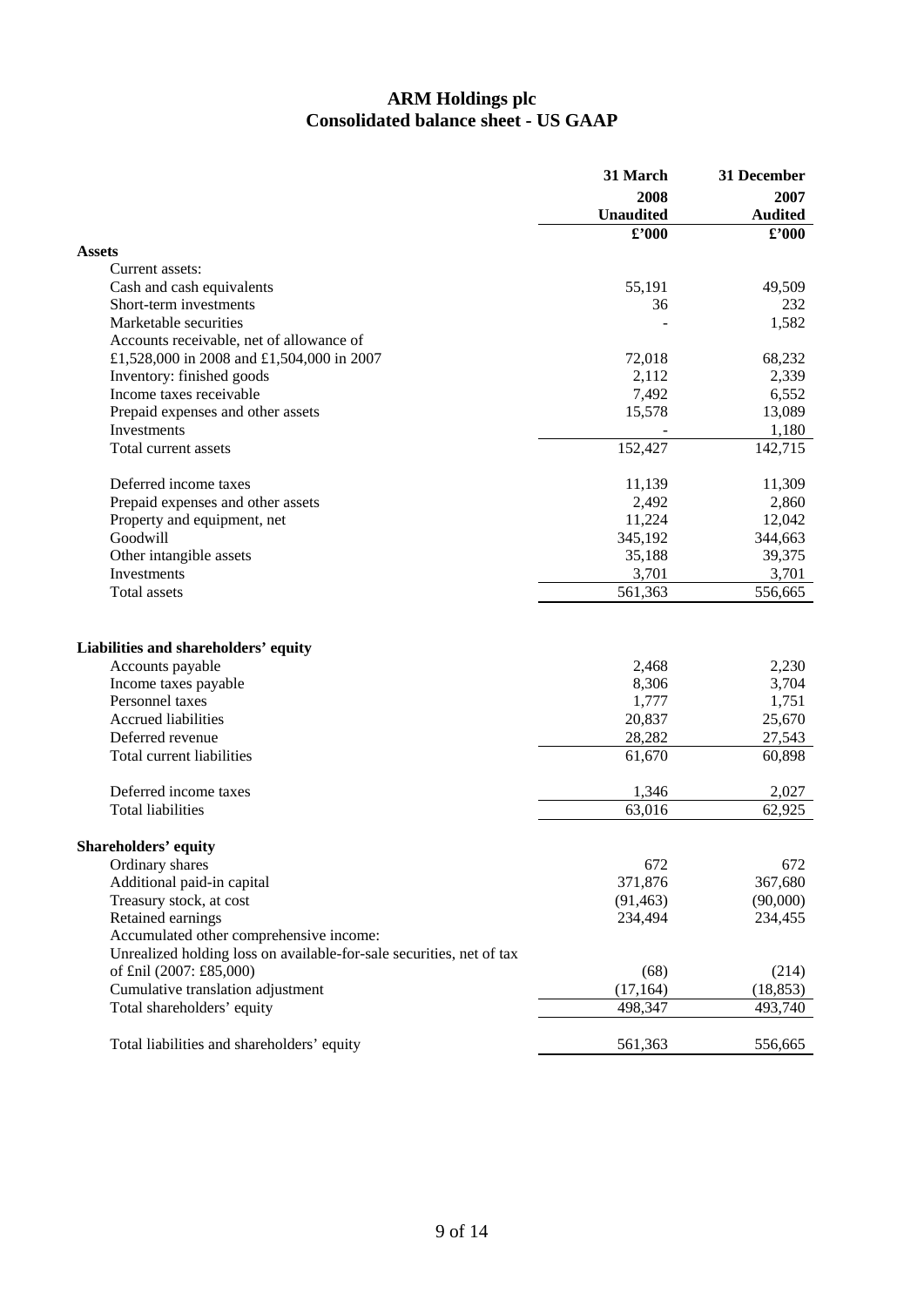## **Notes to the Financial Information**

#### **(1) Basis of preparation**

#### *US GAAP*

The financial information prepared in accordance with the Company's US GAAP accounting policies comprises the consolidated balance sheets as of 31 March 2008 and 31 December 2007 and related income statements for the periods then ended, together with related notes. In preparing this financial information management has used the principal accounting policies as set out in the Company's annual financial statements and Form 20-F for the year ended 31 December 2007.

#### **(2) Share-based remuneration charges and acquisition-related expenses**

Included within the US GAAP income statement for the quarter ended 31 March 2008 are share-based remuneration charges of £3.6 million: £0.2 million in cost of revenues, £2.4 million in research and development costs, £0.5 million in sales and marketing costs and £0.5 million in general and administrative costs.

#### **(3) Accounts receivable**

Included within accounts receivable at 31 March 2008 are £18.1 million (31 December 2007: £24.5 million) of amounts recoverable on contracts.

#### **(4) Consolidated statement of changes in shareholders' equity (US GAAP)**

|                                  | Share<br>capital<br>£'000 | Additional<br>paid-in<br>capital<br>£'000 | Treasury<br>stock<br>£'000 | Retained<br>earnings<br>£'000 | Unrealized<br>holding<br>gain/(loss)<br>£'000 | Cumulative<br>translation<br>adjustment<br>£'000 | Total<br>£'000 |
|----------------------------------|---------------------------|-------------------------------------------|----------------------------|-------------------------------|-----------------------------------------------|--------------------------------------------------|----------------|
| At 1 January 2008                | 672                       | 367,680                                   | (90,000)                   | 234,455                       | (214)                                         | (18, 853)                                        | 493,740        |
| Net income                       |                           |                                           |                            | 8,942                         |                                               |                                                  | 8,942          |
| Tax effect of option exercises   |                           | (524)                                     |                            |                               |                                               |                                                  | (524)          |
| Amortization of deferred         |                           |                                           |                            |                               |                                               |                                                  |                |
| compensation                     |                           | 3,469                                     |                            |                               |                                               |                                                  | 3,469          |
| Conversion of liability award to |                           |                                           |                            |                               |                                               |                                                  |                |
| equity award                     |                           | 1,251                                     |                            |                               |                                               |                                                  | 1,251          |
| Issuance of shares from treasury |                           |                                           | 11,556                     | (8,903)                       |                                               |                                                  | 2,653          |
| Purchase of own shares           |                           |                                           | (13,019)                   |                               |                                               |                                                  | (13,019)       |
| Other comprehensive income:      |                           |                                           |                            |                               |                                               |                                                  |                |
| Realized gain on available-for-  |                           |                                           |                            |                               |                                               |                                                  |                |
| sale security (net of tax of     |                           |                                           |                            |                               |                                               |                                                  |                |
| £85,000)                         |                           |                                           |                            |                               | 214                                           |                                                  | 214            |
| Unrealized holding losses on     |                           |                                           |                            |                               |                                               |                                                  |                |
| available-for-sale securities    |                           |                                           |                            |                               | (68)                                          |                                                  | (68)           |
| Currency translation adjustment  |                           |                                           |                            |                               |                                               | 1,689                                            | 1,689          |
| At 31 March 2008                 | 672                       | 371,876                                   | (91, 463)                  | 234,494                       | (68)                                          | (17, 164)                                        | 498,347        |

#### **(5) Consolidated statement of comprehensive income (US GAAP)**

| £'000   |
|---------|
| 36,842  |
|         |
| (608)   |
| (6,777) |
| 29,457  |
|         |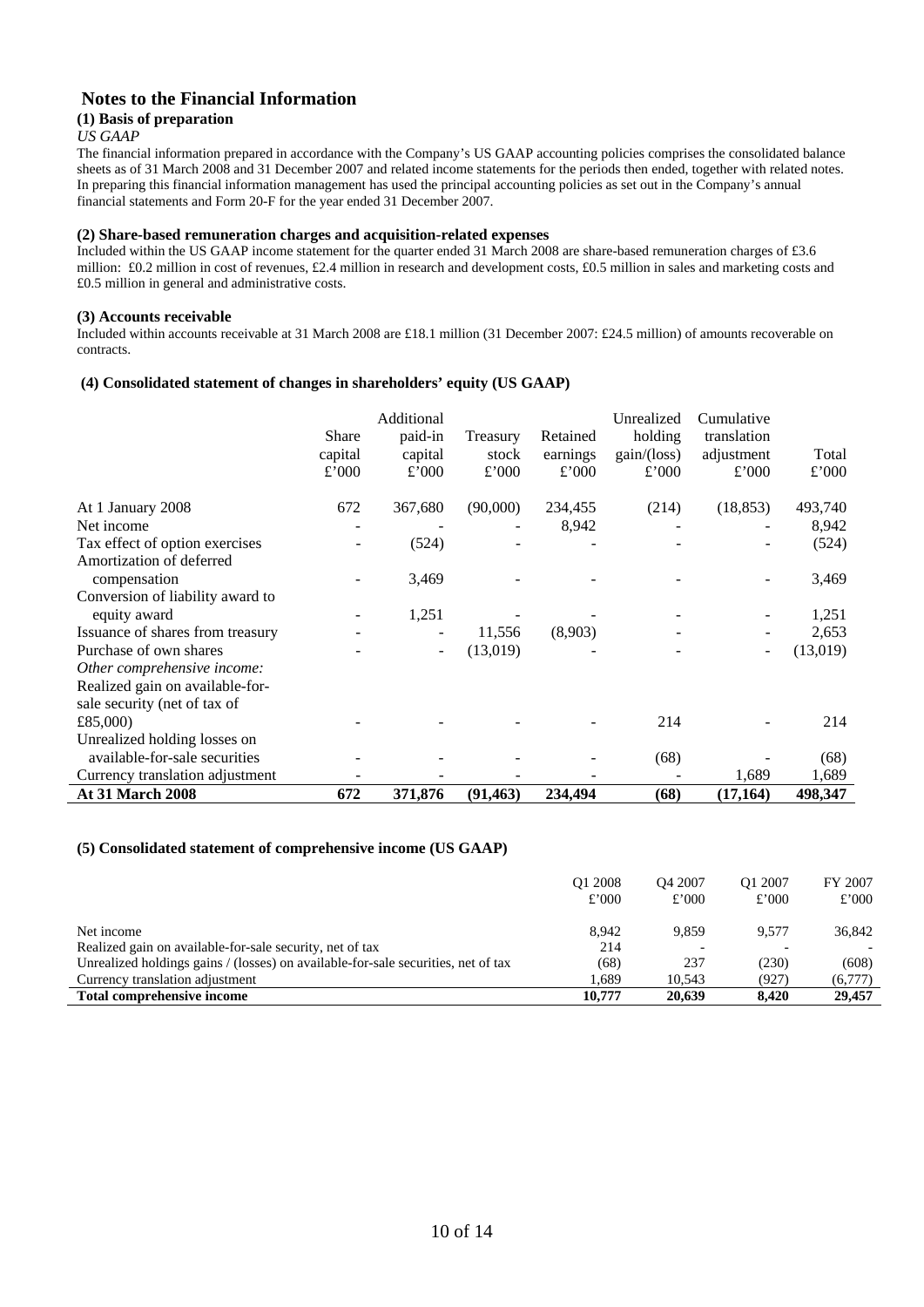#### **(6) Non-GAAP measures**

The following non-GAAP measures, including reconciliations to the US GAAP measures, have been used in this earnings release. These measures have been presented as they allow a clearer comparison of operating results that exclude acquisition-related charges, sharebased remuneration and restructuring charges and profit on disposal and impairment of available-for-sale investments. All figures in £'000 unless otherwise stated.

|                                                                                                        | (6.1)<br>Q1 2008    | (6.2)<br>Q4 2007    | (6.3)<br>Q1 2007    | (6.4)<br>FY 2007         |
|--------------------------------------------------------------------------------------------------------|---------------------|---------------------|---------------------|--------------------------|
| Income from operations (US GAAP)                                                                       | 11,678              | 10,482              | 11,244              | 42,838                   |
| Restructuring costs                                                                                    | 718                 | 138                 |                     | 1,037                    |
| Acquisition-related charge – amortization of intangibles                                               | 4,430               | 4,397               | 4,655               | 18,226                   |
| Acquisition-related charge - other payments                                                            | 45                  | 857                 | 397                 | 1,735                    |
| Share-based remuneration and related payroll taxes                                                     | 3,899               | 3,230               | 3,872               | 16,341                   |
| Impairment of available-for-sale security                                                              |                     | 1,162               |                     | 1,162                    |
| Normalised income from operations                                                                      | 20,770              | 20,266              | 20,168              | 81,339                   |
| As % of revenue                                                                                        | 30.6%               | 31.5%               | 30.3%               | 31.4%                    |
|                                                                                                        | (6.5)<br>Q1 2008    | (6.6)<br>Q4 2007    | (6.7)<br>Q1 2007    | (6.8)<br>FY 2007         |
| Income before income tax (US GAAP)                                                                     | 12,249              | 11,529              | 12,701              | 48,240                   |
| Restructuring costs                                                                                    | 718                 | 138                 |                     | 1,037                    |
| Acquisition-related charge - amortization of intangibles                                               | 4,430               | 4,397               | 4,655               | 18,226                   |
| Acquisition-related charge - other payments                                                            | 45                  | 857                 | 397                 | 1,735                    |
| Share-based remuneration and related payroll taxes                                                     | 3,899               | 3,230               | 3,872               | 16,341                   |
| Impairment of available-for-sale investment<br>Normalised income before income tax                     | 21,341              | 1,162<br>21,313     | 21,625              | 1,162<br>86,741          |
|                                                                                                        |                     |                     |                     |                          |
|                                                                                                        |                     | (6.9)               | (6.10)              | (6.11)                   |
|                                                                                                        |                     | 31 March            | 31 December         | 31 March                 |
|                                                                                                        |                     | 2008                | 2007                | 2007                     |
| Cash and cash equivalents                                                                              |                     | 55,191              | 49,509              | 92,595                   |
| Short-term investments                                                                                 |                     | 36                  | 232                 | 19,069                   |
|                                                                                                        |                     |                     |                     |                          |
| Short-term marketable securities                                                                       |                     |                     | 1,582               | 15,117                   |
| Normalised cash                                                                                        |                     | 55,227              | 51,323              | 126,781                  |
|                                                                                                        |                     |                     |                     |                          |
|                                                                                                        | (6.12)              | (6.13)              | (6.14)              | (6.15)                   |
|                                                                                                        | Q1 2008             | Q4 2007             | Q1 2007             | FY 2007                  |
| Normalised cash at end of period (as above)                                                            | 55,227              | 51,323              | 126,781             | 51,323                   |
| Less: Normalised cash at beginning of period                                                           | (51, 323)           | (99, 284)           | (128, 494)          | (128, 494)               |
| Add back: Cash outflow from acquisitions (net of cash                                                  | 931                 | 100                 | 2,618               | 6,014                    |
| acquired)                                                                                              |                     | 10,534              |                     | 18,547                   |
| Add back: Cash outflow from payment of dividends<br>Add back: Cash outflow from purchase of own shares | 13,019              | 49,568              | 20,159              | 128,561                  |
| Less: Cash inflow from exercise of share options                                                       | (2,653)             | (1,740)             | (5,509)             | (18, 892)                |
| Less: Cash inflow from sale of available-for-sale investments                                          | (1, 478)            |                     |                     |                          |
| Normalised cash generation                                                                             | 13,723              | 10,501              | 15,555              | 57,059                   |
|                                                                                                        |                     |                     |                     |                          |
|                                                                                                        | (6.16)<br>Q1 2008   | (6.17)<br>Q4 2007   | (6.18)<br>Q1 2007   | (6.19)<br><b>FY 2007</b> |
|                                                                                                        |                     |                     |                     |                          |
| Net income (US GAAP)                                                                                   | 8,942               | 9,859               | 9,577               | 36,842                   |
| Restructuring costs                                                                                    | 718                 | 138                 |                     | 1,037                    |
| Acquisition-related charge - amortization of intangibles                                               | 4,430               | 4,397               | 4,655               | 18,226                   |
| Acquisition-related charge - other payments                                                            | 45                  | 857                 | 397                 | 1,735                    |
| Share-based remuneration and related payroll taxes                                                     | 3,899               | 3,230               | 3,872               | 16,341                   |
| Impairment of available-for-sale investment                                                            |                     | 1,162               |                     | 1,162                    |
| Estimated tax impact of above charges                                                                  | (2,816)             | (2,928)             | (2, 849)            | (11, 523)                |
| Normalised net income<br>Dilutive shares ('000)                                                        | 15,218<br>1,301,123 | 16,715<br>1,335,144 | 15,652<br>1,377,589 | 63,820<br>1,366,384      |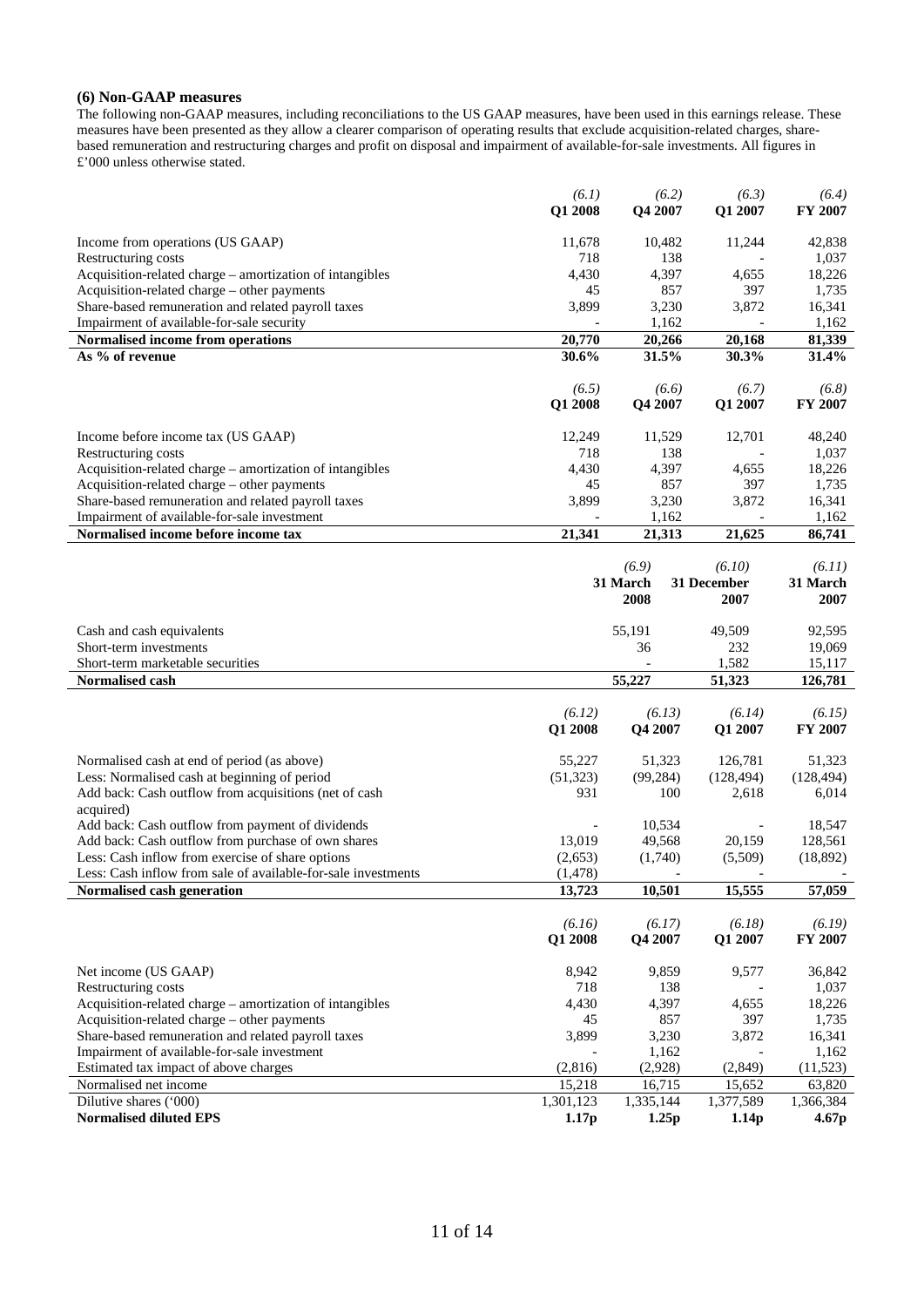# *(6.20) Normalised income statement for Q1 2008*

|                                                                                  | <b>Normalised</b> | <b>Share-based</b><br>remuner-<br>ation | Intangible<br>amortiza-<br>tion | Other<br>acquisition -<br>related<br>charges | <b>Restruct-</b><br>-uring<br>charges | <b>US GAAP</b>       |
|----------------------------------------------------------------------------------|-------------------|-----------------------------------------|---------------------------------|----------------------------------------------|---------------------------------------|----------------------|
|                                                                                  | £'000             | £'000                                   | £'000                           | $\pounds 000$                                | £'000                                 | $\pmb{\pounds}$ '000 |
| <b>Revenues</b>                                                                  |                   |                                         |                                 |                                              |                                       |                      |
| Product revenues                                                                 | 63,817            |                                         |                                 |                                              |                                       | 63,817               |
| Service revenues                                                                 | 4,071             |                                         |                                 |                                              |                                       | 4,071                |
| Total revenues                                                                   | 67,888            | $\overline{a}$                          | $\mathbf{r}$                    | $\mathbf{r}$                                 | $\overline{a}$                        | 67,888               |
| <b>Cost of revenues</b>                                                          |                   |                                         |                                 |                                              |                                       |                      |
| Product costs                                                                    | (5,800)           |                                         |                                 |                                              |                                       | (5,800)              |
| Service costs                                                                    | (1,772)           | (268)                                   |                                 |                                              |                                       | (2,040)              |
| Total cost of revenues                                                           | (7,572)           | (268)                                   | $\blacksquare$                  | $\overline{\phantom{a}}$                     | $\overline{\phantom{a}}$              | (7, 840)             |
| Gross profit                                                                     | 60,316            | (268)                                   | $\blacksquare$                  | $\overline{\phantom{a}}$                     |                                       | 60,048               |
| Research and development                                                         | (16,312)          | (2,616)                                 |                                 | (38)                                         |                                       | (18,966)             |
| Sales and marketing                                                              | (11,048)          | (508)                                   |                                 | 2                                            |                                       | (11, 554)            |
| General and administrative                                                       | (12, 186)         | (507)                                   |                                 | (9)                                          |                                       | (12,702)             |
| Restructuring costs<br>Amortization of intangibles<br>purchased through business |                   |                                         |                                 |                                              | (718)                                 | (718)                |
| combination                                                                      |                   |                                         | (4, 430)                        |                                              |                                       | (4, 430)             |
| <b>Total operating expenses</b>                                                  | (39, 546)         | (3,631)                                 | (4, 430)                        | (45)                                         | (718)                                 | (48, 370)            |
| <b>Income from operations</b>                                                    | 20,770            | (3,899)                                 | (4, 430)                        | (45)                                         | (718)                                 | 11,678               |
| Interest                                                                         | 571               |                                         |                                 |                                              |                                       | 571                  |
| Income before income tax                                                         | 21,341            | (3,899)                                 | (4, 430)                        | (45)                                         | (718)                                 | 12,249               |
| Provision for income taxes                                                       | (6,123)           | 841                                     | 1,672                           | 16                                           | 287                                   | (3,307)              |
| Net income                                                                       | 15,218            | (3,058)                                 | (2,758)                         | (29)                                         | (431)                                 | 8,942                |
| <b>Earnings per share (assuming</b>                                              |                   |                                         |                                 |                                              |                                       |                      |
| dilution)<br>Shares outstanding ('000)                                           |                   |                                         |                                 |                                              |                                       |                      |
| Earnings per share – pence                                                       | 1,301,123<br>1.17 |                                         |                                 |                                              |                                       | 1,301,123<br>0.69    |
| <b>Earnings per ADS (assuming</b>                                                |                   |                                         |                                 |                                              |                                       |                      |
| dilution)                                                                        |                   |                                         |                                 |                                              |                                       |                      |
| ADSs outstanding ('000)                                                          | 433,708           |                                         |                                 |                                              |                                       | 433.708              |
| Earnings per ADS - cents                                                         | 6.97              |                                         |                                 |                                              |                                       | 4.10                 |
|                                                                                  |                   |                                         |                                 |                                              |                                       |                      |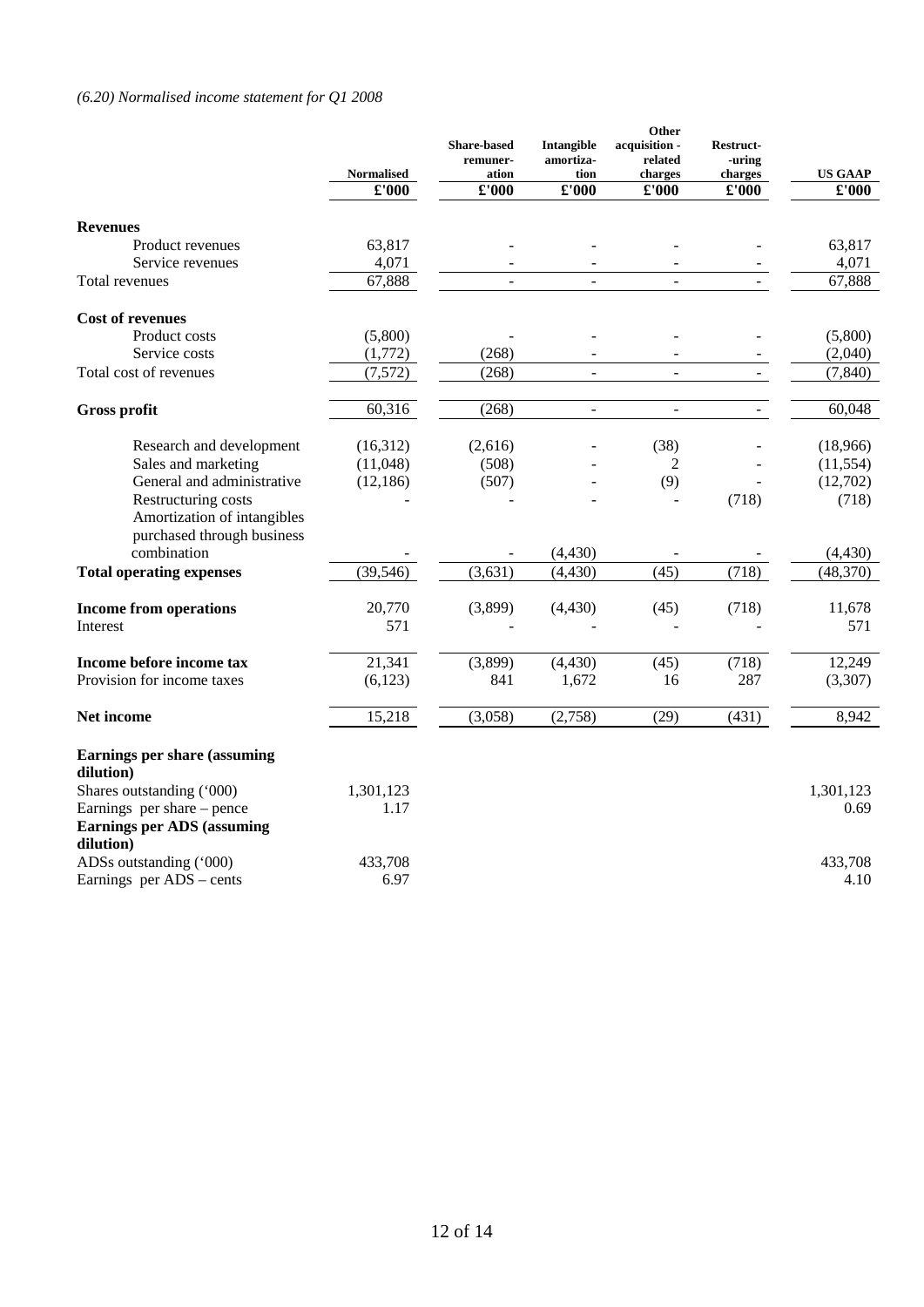# *(6.21) Normalised income statement for Q1 2007*

|                                                                                         | <b>Normalised</b> | <b>Share-based</b><br>remuneration | Intangible<br>amortization | Other<br>acquisition-<br>related charges | <b>US GAAP</b>              |
|-----------------------------------------------------------------------------------------|-------------------|------------------------------------|----------------------------|------------------------------------------|-----------------------------|
|                                                                                         | $\pounds$ '000    | £'000                              | $\pounds$ '000             | $\pounds$ '000                           | $\pmb{\pounds}^{\prime}000$ |
| <b>Revenues</b>                                                                         |                   |                                    |                            |                                          |                             |
| Product revenues                                                                        | 62,300            |                                    |                            |                                          | 62,300                      |
| Service revenues                                                                        | 4,192             |                                    |                            |                                          | 4,192                       |
| Total revenues                                                                          | 66,492            |                                    |                            |                                          | 66,492                      |
| <b>Cost of revenues</b>                                                                 |                   |                                    |                            |                                          |                             |
| Product costs                                                                           | (5,638)           |                                    |                            |                                          | (5,638)                     |
| Service costs                                                                           | (1,358)           | (232)                              |                            |                                          | (1,590)                     |
| Total cost of revenues                                                                  | (6,996)           | (232)                              | $\blacksquare$             |                                          | (7,228)                     |
| <b>Gross profit</b>                                                                     | 59,496            | (232)                              | $\overline{\phantom{a}}$   |                                          | 59,264                      |
| Research and development                                                                | (16,589)          | (2,246)                            |                            | (162)                                    | (18,997)                    |
| Sales and marketing                                                                     | (11, 132)         | (774)                              |                            |                                          | (11,906)                    |
| General and administrative<br>Amortization of intangibles<br>purchased through business | (11,607)          | (620)                              |                            | (235)                                    | (12, 462)                   |
| combination                                                                             |                   |                                    | (4, 655)                   |                                          | (4,655)                     |
| <b>Total operating expenses</b>                                                         | (39, 328)         | (3,640)                            | (4, 655)                   | (397)                                    | (48,020)                    |
| <b>Income from operations</b><br>Interest                                               | 20,168<br>1,457   | (3,872)                            | (4,655)                    | (397)                                    | 11,244<br>1,457             |
| Income before income tax                                                                | 21,625            | (3,872)                            | (4,655)                    | (397)                                    | 12,701                      |
| Provision for income taxes                                                              | (5,973)           | 937                                | 1,796                      | 116                                      | (3, 124)                    |
| Net income                                                                              | 15,652            | (2,935)                            | (2,859)                    | (281)                                    | 9,577                       |
| Earnings per share (assuming dilution)                                                  |                   |                                    |                            |                                          |                             |
| Shares outstanding ('000)                                                               | 1,377,589         |                                    |                            |                                          | 1,377,589                   |
| Earnings per share – pence                                                              | 1.14              |                                    |                            |                                          | 0.70                        |
| Earnings per ADS (assuming dilution)                                                    |                   |                                    |                            |                                          |                             |
| ADSs outstanding ('000)                                                                 | 459,196           |                                    |                            |                                          | 459,196                     |
| Earnings per ADS - cents                                                                | 6.69              |                                    |                            |                                          | 4.09                        |